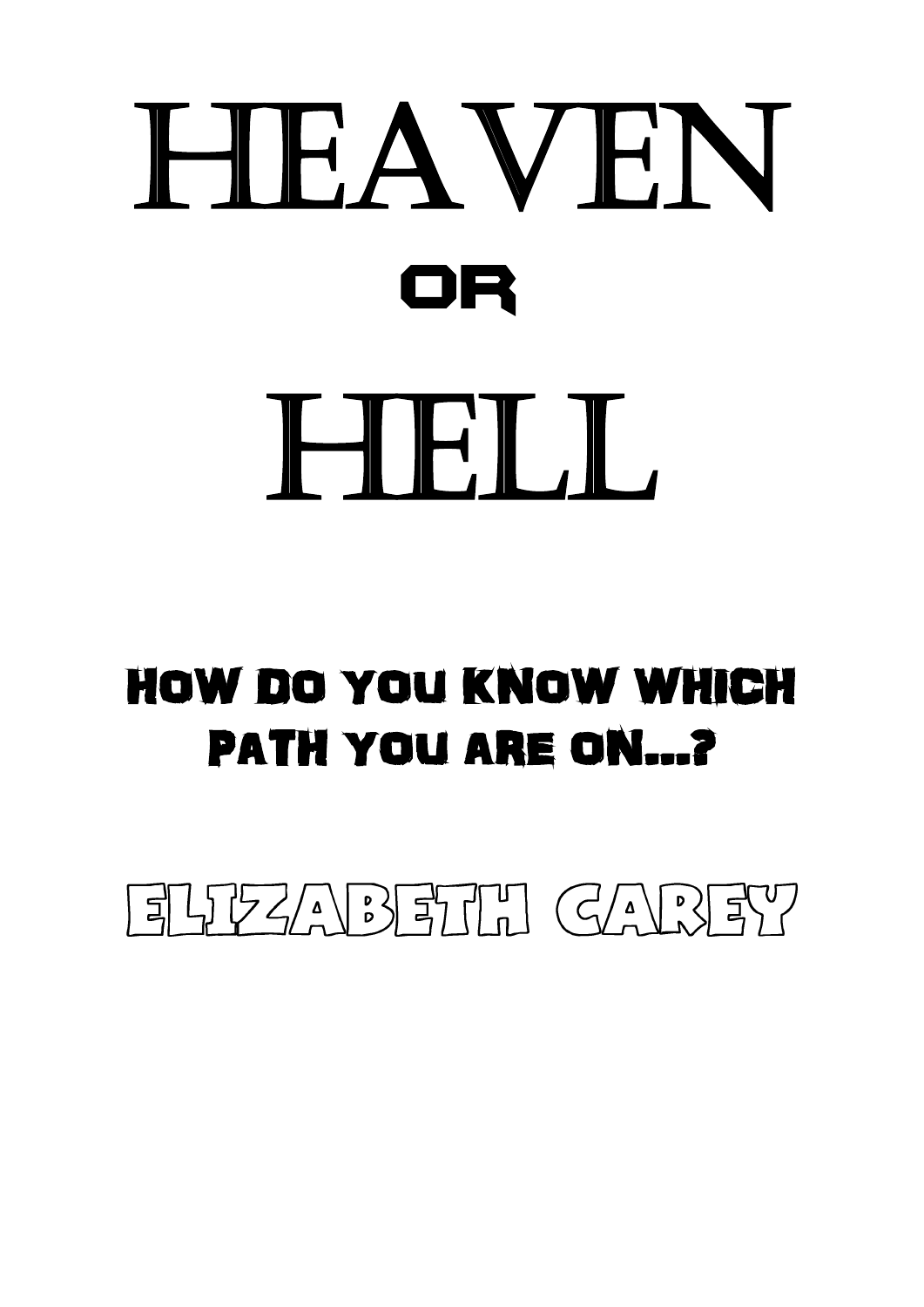# HELL IS A REALITY! I WAS SHOWN A VISION OF IT

 If you had asked me when I was young what being a Christian meant, my best answer would have been, "It means to have a relationship with God." But I didn't know God, nor choose to obey Him, but instead I decided what I was going to do, with the life God had given me. I also thought it was something that would be boring, so best to enjoy life now and maybe later become religious. That was my philosophy.

When I was I young. I often felt a presence of something big around me and didn't know what it was, but I started believing in God.

 One day, when I was nine, my mother said, "Let's go to church," so I started going to a Sunday school. Listening to the bible made a lot of sense, especially hearing about the kindness and love of Jesus. I believed that He was God because of this, but didn't really understand *why* He died on the cross.

 About two years later I had the choice of continuing, or stopping Sunday school. I realized that it was not 'cool' going to Sunday school and therefore made a conscious decision to be like my other friends and therefore not go anymore.

## **Rebelling against God's Commandments**

 My life was in full rebellion with God. I started going to parties and drinking at 13 and staying at friend's houses. One friend then invited me to church. I felt like a hypocrite. The night before we were at parties and then the next day in church like angels. It really weighed on my mind—this double life—especially when going to a Bible group. I went to a Bible group for another two years, but then stopped again as I chose to follow my own ways and not God's.

 Things started getting hard. My parents divorced and through the separation came a lot of pain. Although I cried out to God, I was also in full rebellion to His commandments, and carried on going to parties and feeling very empty and unhappy. The next day I would always feel guilty for my actions and that really burdened me.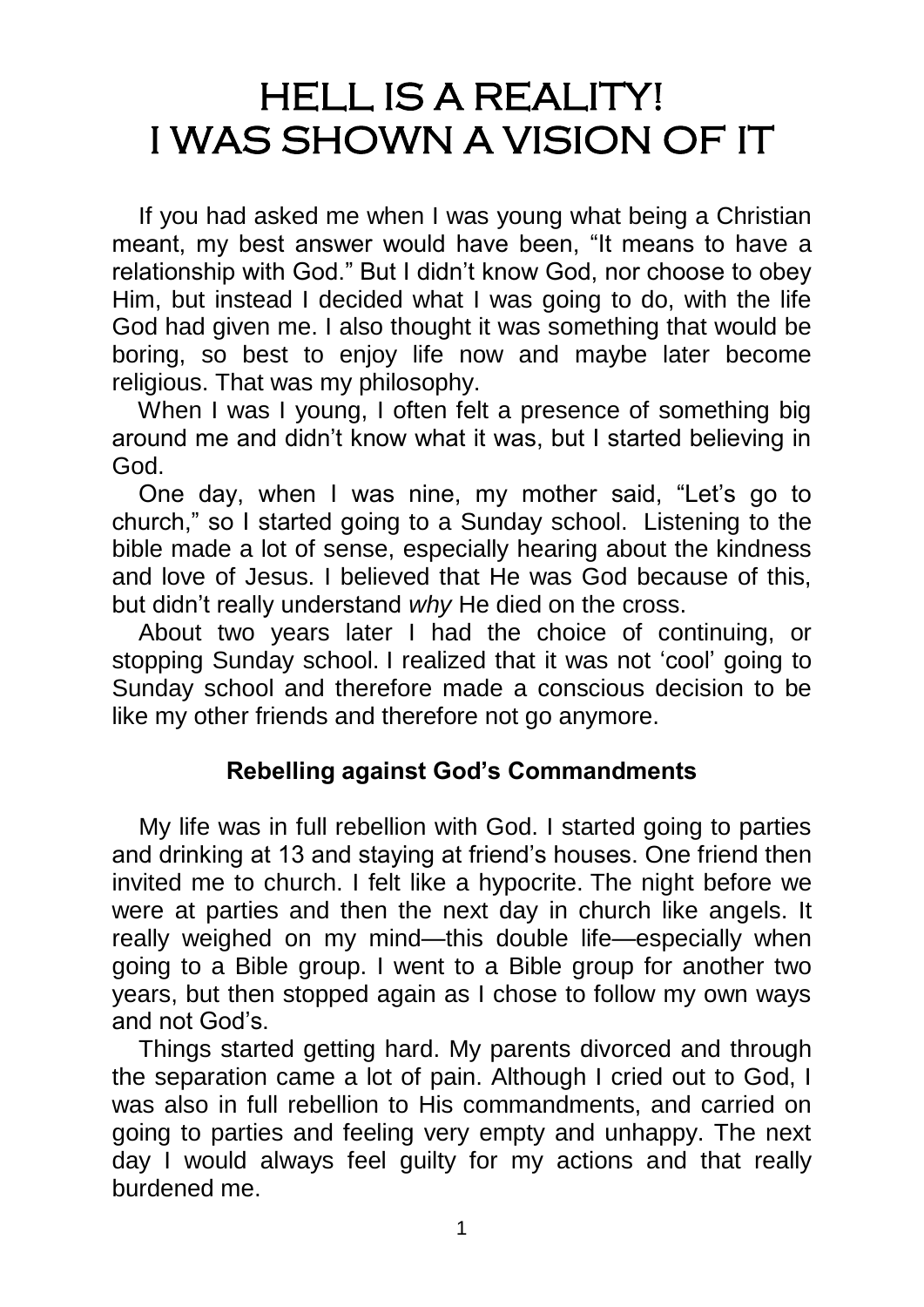Again, God was searching for me. I went to a Christian camp and was so touched by the presence of God that I decided I wanted Him in my life, but I didn't understand that I had to give up my ways and follow Him. The Bible says that if we are to follow Christ, then we have to carry our cross daily and follow Him: *And whoever does not bear his cross and come after Me, he cannot be My disciple.* (Luke 14:27)

 We can't say we love Him if we don't choose to obey His commandments: *If you love Me, keep My commandments.* (John 14:15). So nothing happened when I tried to "give my life" to Him. I wasn't ready to repent (turn away from my sinful wrong doings).

 After this, however, the devil tricked me and I believed I could do what I wanted and thought God would 'understand' as He knew that I believed that Jesus was God and thought that was enough. Well, the Bible warns us that the fallen demon angels also believe this: Y*ou believe that there is one God. You do well. Even the demons believe—and tremble!* (James 2:19). Believing doesn't do anything if there is no desire to follow God.

 Things got harder. When my parents divorced I went to live with my mother, whilst my brother and sister stayed with our father. It was a time of pain for everyone. However, when my mother was diagnosed with cancer, I started to call on the Lord more seriously.

## **God Searches For Us**

 God had not forgotten me. The Bible says that He searches for the lost sheep in Luke Chapter 15. We are like the lost sheep when we do not know Him, and He is described as the Good Shepherd. Now I can see the ways He was searching for me, although at the time I didn't recognize it. It started with a series of dreams, as I would often call out to God to know Him, but I wasn't ready to follow Him. I had many dreams of large powerful tornados. God was in the tornado and would call out to me: "Why are you running from Me?" … as in the dreams I was running from Him.

 When we search for God He gives us a greater conviction of our sins; the things we do wrong against Him, like lie, steal, our attitude to Him. After every dream I would wake up with a fear of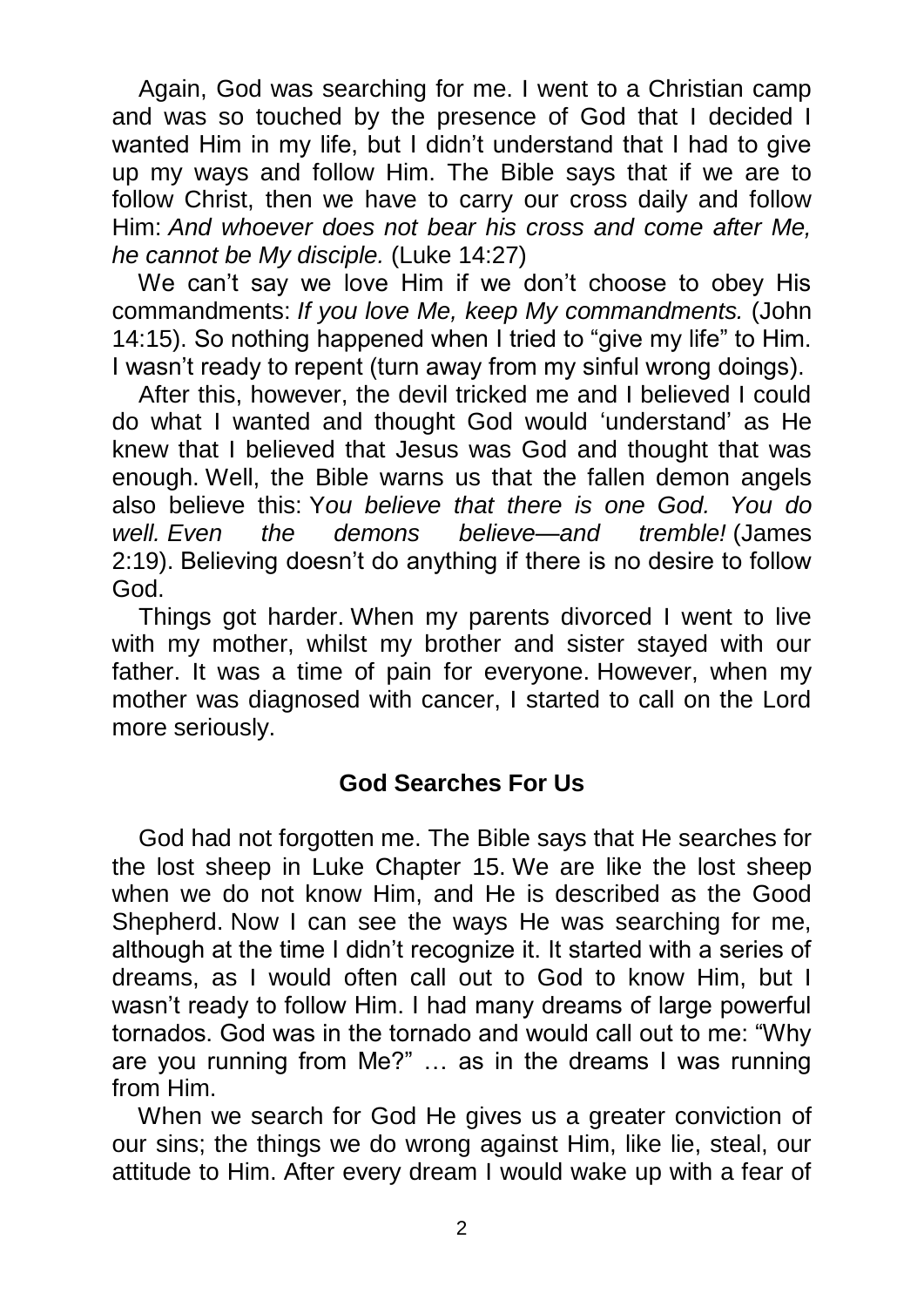God, and ask Him to forgive me, but I was still not ready to submit my life to Him.

## **God Breaks Us**

 Watching my mother die was very painful and it made me feel completely helpless. We all face a day to die and there is nothing we can do to stop this day. It's in God's hands and we will all face our Creator. I started looking for Christians as I knew they could talk with God and that He wouldn't hear me because my life was very ungodly at that time. At it says in Isaiah 59:2: *But your iniquities have come between you and your God, and your sins have hidden His face from you, from hearing.*

 I started realizing I was separated from Him. When my mother died, I thought a lot about where she went, and then soon couldn't stop thinking about where I would go when I die. I felt extremely empty, and that there didn't seem to be any point to anything. I tried to be comforted in drink and hash, but it made things worse. I didn't want to live, but feared where I would go if I died. At this point I had reached the lowest point I could go and in that state I cried out to the Lord with all my heart to know Him. I cried out to Him to show me where He was, as I needed Him.

# **Hell is a Reality**

 It was at night and I was standing up. I had my eyes open, but God showed me a picture in front of my eyes of a black still lake. When I saw that vision, the lake just looked like eternal death. It was completely still, stagnant and dead ... no life nor grace there. I stood there transfixed—stunned by it—and then saw a red hand coming out. Then to my horror the hand started coming to me! The Bible says that the unrighteous will be judged and will take their part in the lake of fire:

 *But for the fearful, and unbelieving, and abominable, and murderers, and fornicators, and sorcerers, and idolaters, and all liars, their part shall be in the lake that burns with fire and brimstone; which is the second death.* (Rev. 21:8)

 I didn't believe I was headed in that direction until I saw that image. It was such a shock! At the same time I felt a huge distance between myself and God. The devil's deception in my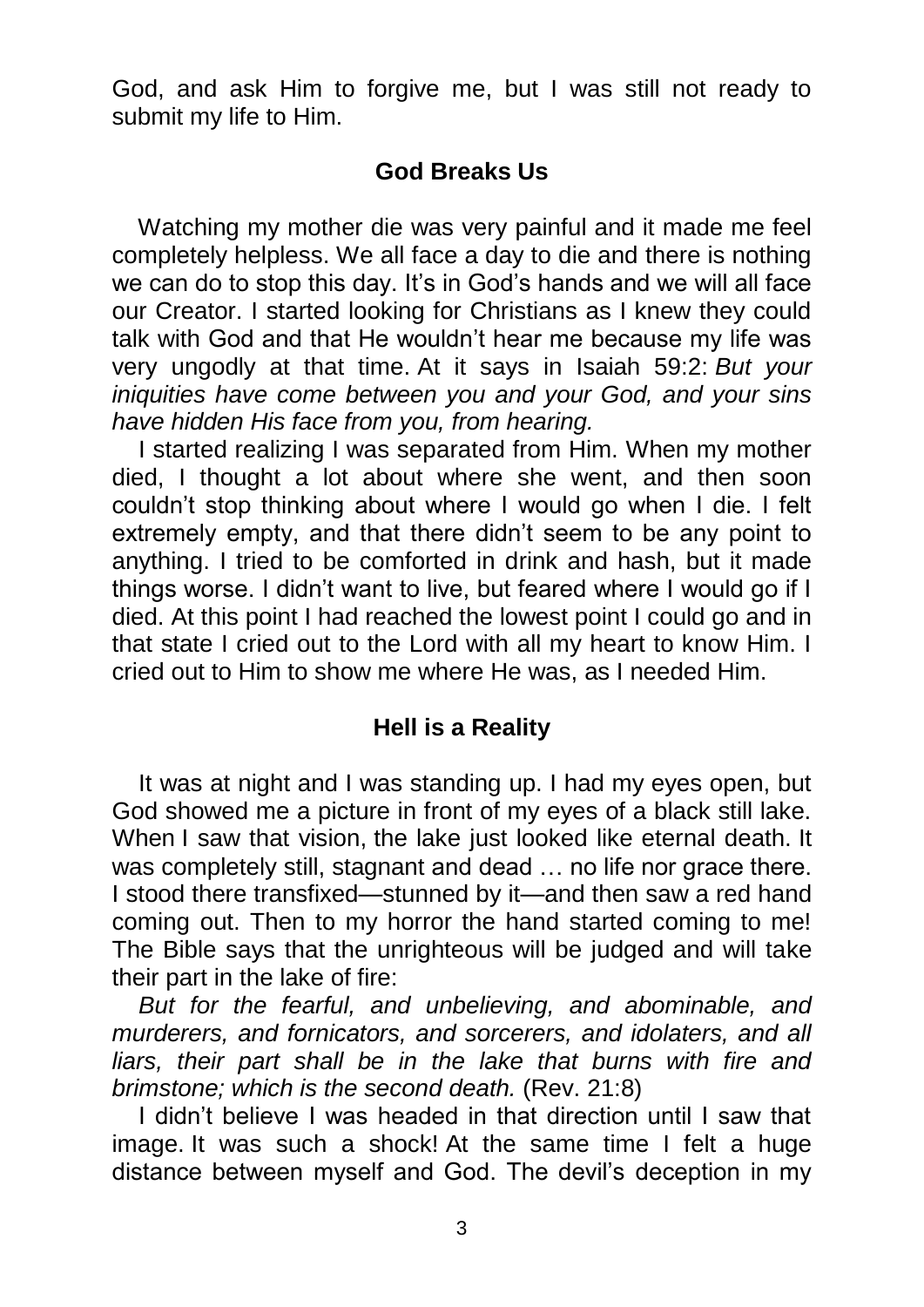head was destroyed at that moment. The Bible says the truth sets us free! I started understanding things I hadn't understood before about [why Jesus died on the cross.](http://www.precious-testimonies.com/Exhortations/a-e/WhyTheCross.htm) It was to pay for our unrighteous actions including our sinful thoughts, our wrong doings, and rebellion against God.

## **The Way Out!**

 The Bible says in John 3:16: F*or God so loved the world that He gave His only-begotten Son, that whoever believes in Him should not perish but have everlasting life.* I realized then that God had His hands extended to me to forgive me; it was not His desire that I was to go in the direction of Hell but that He had lovingly provided a way out, though the cleansing of the perfect blood of His Son, Jesus Christ. At that point I felt so dirty; too dirty for God, so I said, "*Tomorrow*, I want to follow you." (Another lie in my head as **Jesus´ blood is perfect and can cleanse the worst sinner at** *any* **time**).

 The next day I wasn't thinking about what I saw the night before, but instead was with a friend in my house. However, God had not forgotten and came again graciously to remind me. The minute I went into my bedroom and was alone, I felt a huge presence of God—so powerful that I couldn't stay standing up. He brought me to my knees crying and longing to be forgiven. I heard the words enter my head, *"Remember what you said to Me yesterday."* And, *"I am here now".*

 At that moment, all I wanted was Jesus Christ to come in and forgive me and live in me, so I cried out to Him to be cleansed by His blood, to be forgiven and that He would live in me and give me a new life.

 The Bible says: *For whoever calls upon the name of the Lord shall be saved.* (Romans 10:13). And also that Christ is knocking at the door of our hearts and wants to enter to live in us: *Behold, I stand at the door and knock. If anyone hears My voice and opens the door, I will come in to him and will dine with him and he with Me.* (Rev. 3:20)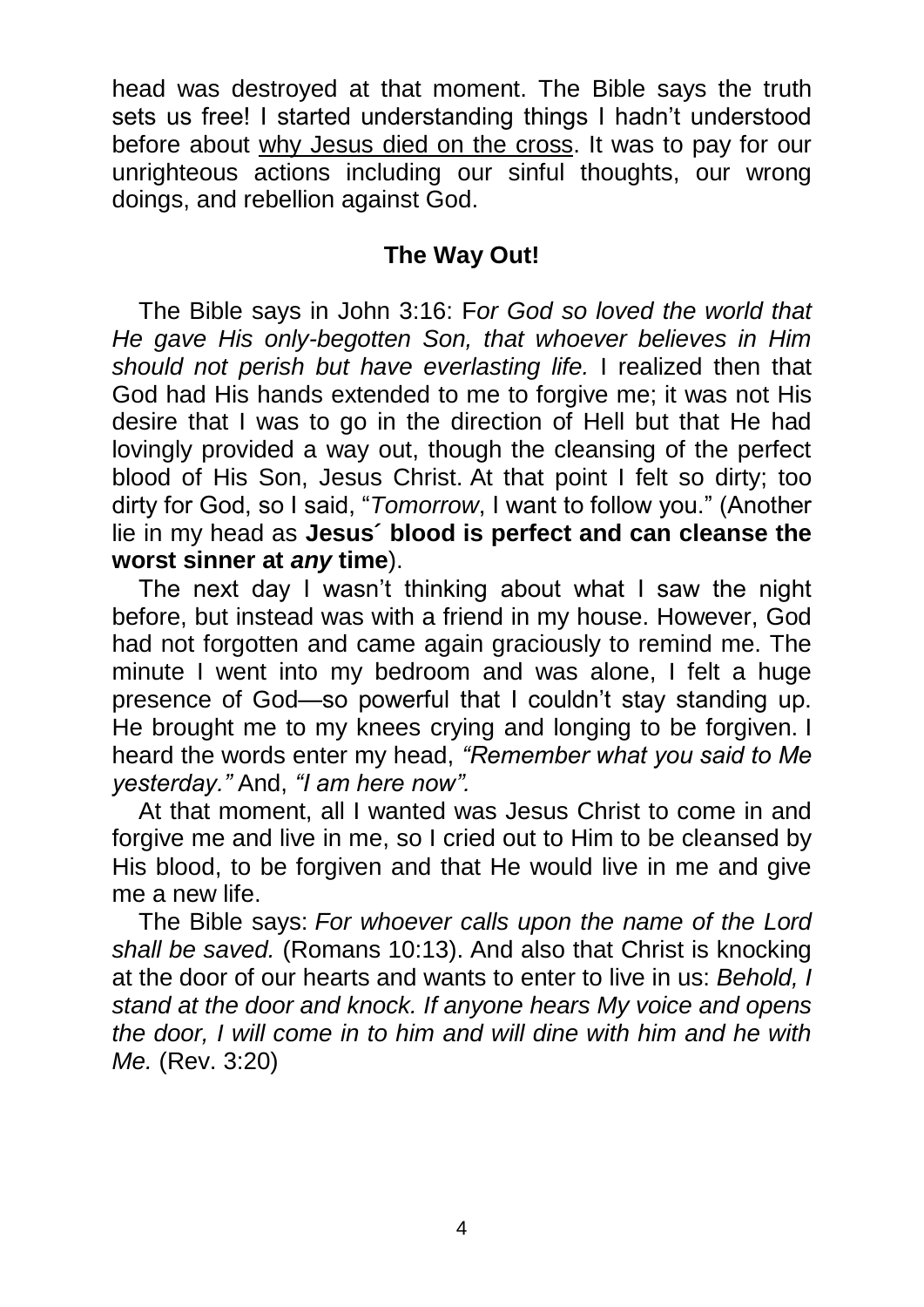As I repented I felt Gods huge peace come in my heart and from that moment I had become a new creation. As it says: *So that if anyone is in Christ, that one is a new creature; old things have passed away; behold, all things have become new.* (2 Cor. 5:17).

Straight away I had a huge desire for God to send me His Holy Spirit as I wanted everything of God. So with a childlike faith I began calling on God again to fill me with His Holy Spirit. At that moment I literally felt myself being opened from the top and a power of love and peace and joy enter. It was like a refreshing powerful force going through my body.

 I went into the next room and my friend looked at me and saw the change. She asked. "What happened to you?" I really didn't know where to start to explain! But she guessed, and she said, "You're a born again Christian now?" I exclaimed, "Yes!"

 From that moment on, I wanted to go out and tell everyone, so the next day at work I explained to all my colleagues what had happened. They were amazed as only days before I was at parties and hadn't been in a church in five years!

# **God Changes Lives and Gives Us Promises**

 God changes lives. He gives us a new mind to hate sin, learn to love people and the power to forgive others as God forgives us. The ability to forgive others and not be enslaved with bitterness of anger is a huge freedom and as recently put in the film of Nelson Mandela—Forgiveness liberates the soul.

 God gives us hope and peace and He promises never to leave us nor forsake us: *Keep your lives free from the love of money, and be content with what you have, for God has said, "I will never leave you or abandon you."* (Heb 13:5).

 He gives us a peace that the world doesn't know: *Peace I leave with you, My peace I give to you. Not as the world gives do I give to you. Let not your heart be troubled, neither let it be afraid*. (John 14:27).

 It is not God's will that any should die and go to Hell as it says: *The Lord is not slow concerning His promise, as some count slowness, but is long-suffering toward us, not purposing that any*